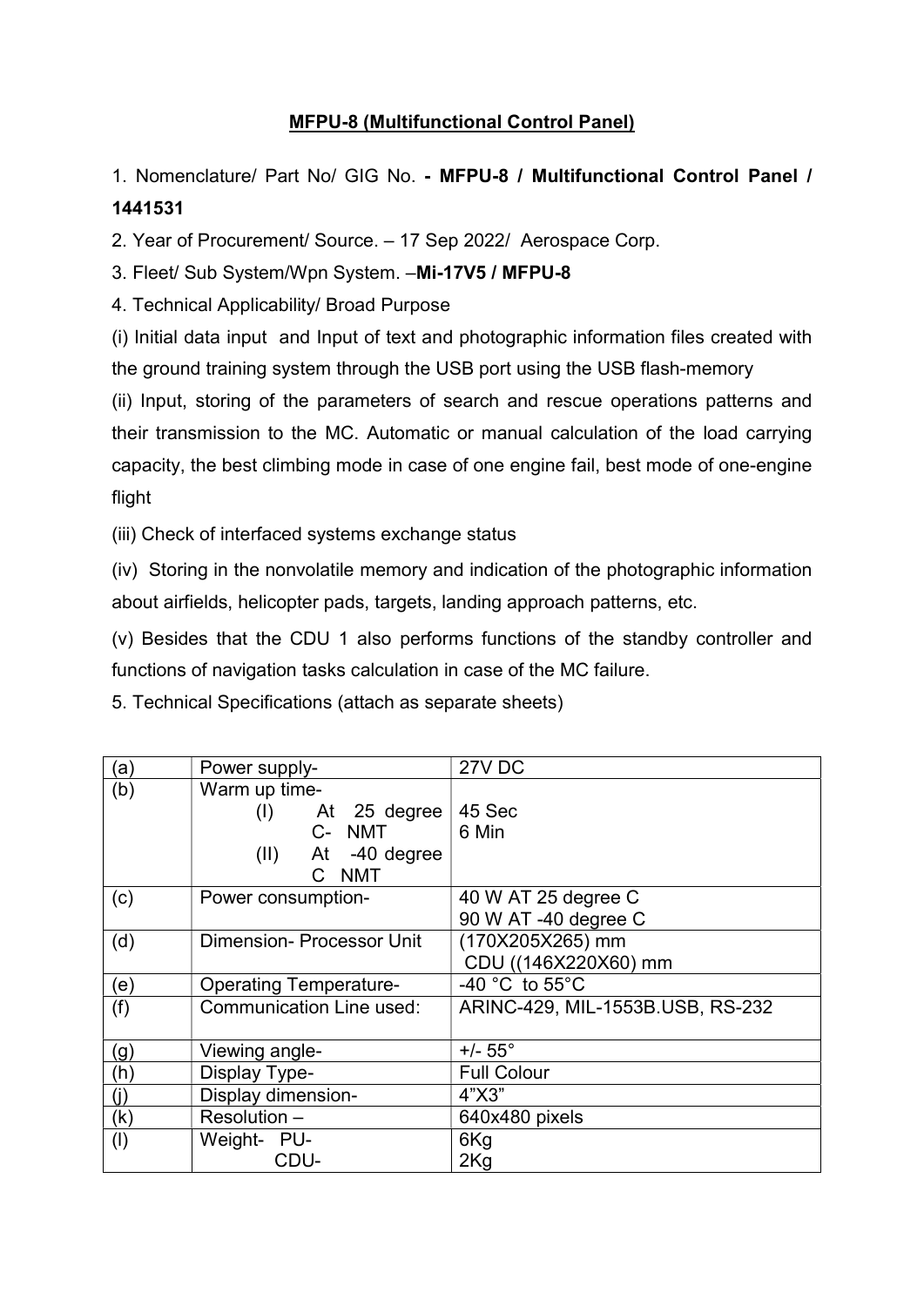## 6. Publication Details (attach as separate sheets). 6. Publication Details (attach as separate sheets).<br>Maintenance Manual Multifunctional Control Panel MFPU-8

## 7. Photograph of Equipment.

| 7. Photograph of Equipment. |                     |                                                                                         |  |
|-----------------------------|---------------------|-----------------------------------------------------------------------------------------|--|
| 24                          | <b>ITEM CODE</b>    | 1441531                                                                                 |  |
| 23                          | <b>REF/PART No.</b> | $PU - Q (MI - I7V5)$                                                                    |  |
| 22<br>21                    | <b>ESCRIPTION</b>   | CONTROLLER                                                                              |  |
| 20                          |                     |                                                                                         |  |
| 19                          |                     |                                                                                         |  |
| 18                          |                     |                                                                                         |  |
| 17<br>16                    |                     |                                                                                         |  |
| 15                          |                     |                                                                                         |  |
| 14                          |                     |                                                                                         |  |
| 13                          |                     |                                                                                         |  |
| 12                          |                     |                                                                                         |  |
| 11<br>10                    | CO <sup>C</sup>     |                                                                                         |  |
| 9                           |                     |                                                                                         |  |
|                             |                     |                                                                                         |  |
|                             |                     |                                                                                         |  |
| 5                           |                     |                                                                                         |  |
|                             |                     |                                                                                         |  |
| з                           |                     |                                                                                         |  |
| 2                           |                     |                                                                                         |  |
|                             |                     |                                                                                         |  |
|                             |                     | 19 20                                                                                   |  |
|                             |                     |                                                                                         |  |
|                             |                     |                                                                                         |  |
|                             |                     |                                                                                         |  |
|                             |                     |                                                                                         |  |
|                             |                     |                                                                                         |  |
| 8. Brief Description.       |                     |                                                                                         |  |
|                             |                     |                                                                                         |  |
|                             |                     | (i) Initial data input and Input of text and photographic information files created wit |  |
|                             |                     |                                                                                         |  |
|                             |                     | the ground training system through the USB port using the USB flash-memory              |  |
|                             |                     | (ii) Input, storing of the parameters of search and rescue operations patterns and      |  |
|                             |                     |                                                                                         |  |
|                             |                     | their transmission to the MC. Automatic or manual calculation of the load carrying      |  |

(i) Initial data input and Input of text and photographic information files created with the ground training system through the USB port using the USB flash flash-memory (ii) Input, storing of the parameters of search and rescue operations patterns and their transmission to the MC. Automatic or manual calculation of the load carrying their transmission to the MC. Automatic or manual calculation of the load carrying<br>capacity, the best climbing mode in case of one engine fail, best mode of one-engine flight

(iii) Check of interfaced systems exchange status

(iv) Storing in the nonvolatile memory and indication of the photographic information about airfields, helicopter pads, targets, landing approach patterns, etc.

(v) Besides that the CDU 1 also performs functions of the standby controller and functions of navigation tasks calculation in case of the MC failure. about airfields, helicopter pads, targets, landing approach patterns, etc.<br>(v) Besides that the CDU 1 also performs functions of the standby controller and<br>functions of navigation tasks calculation in case of the MC failur

9. Classification of Equipment- LRU/Testers/ Ground Equipment/ Role Equipment (Electrical, Electronics, Mechanical, Software based etc.). LRU/ INSTRUMENT

- 10. Previous Repair History- OEM Supplied
- 11. Criticality (Priority I, II or III). -I
- 12. Requirement: Repair or Indigenisation or both? Indigenisation